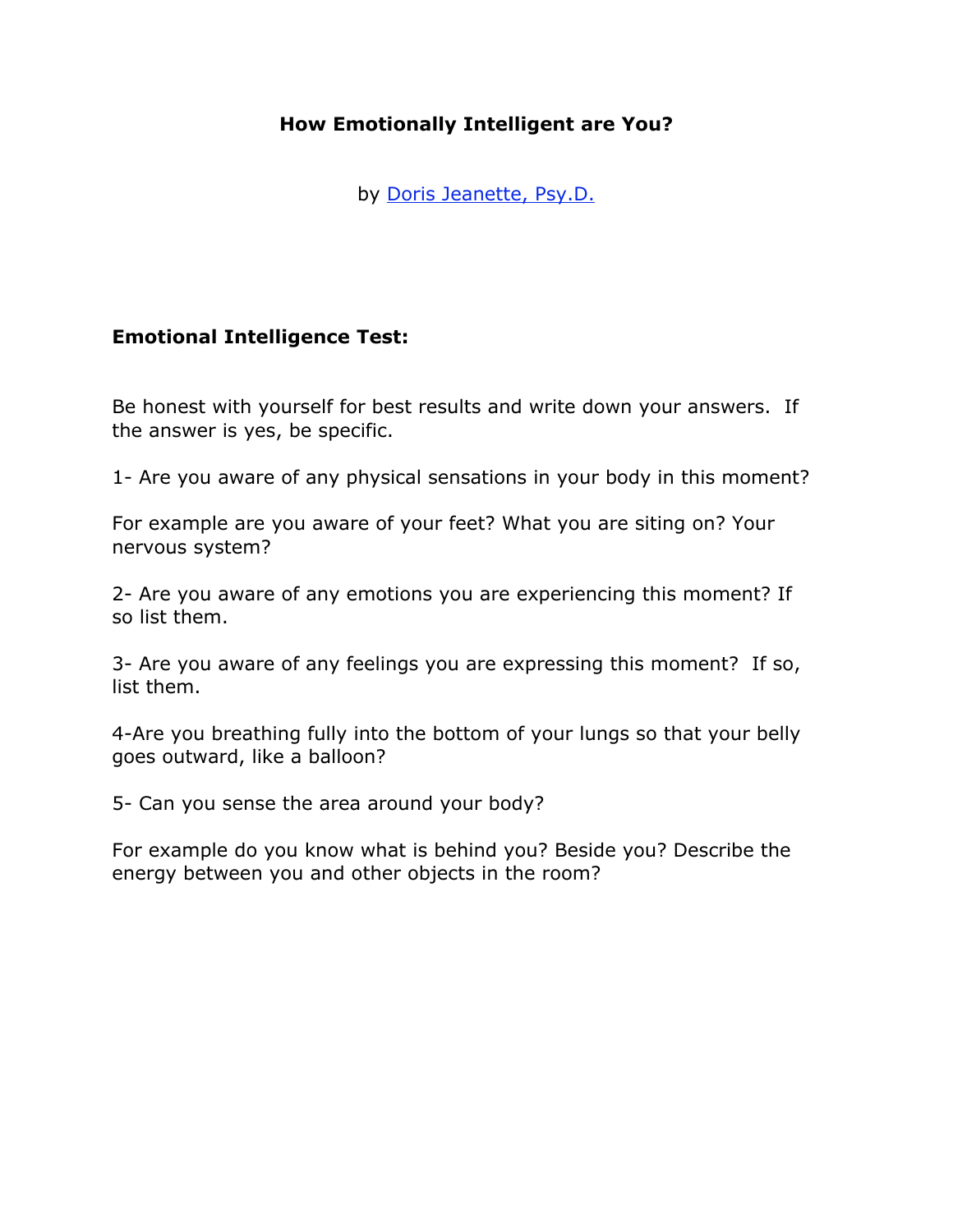If you answered yes to all of the questions and was able to clearly identify your feelings and emotions, you definitely have a high degree of emotional intelligence. The more noes (vs yeses) you received, and less clear you were about your real feelings and emotions, the less you have.

Do not lament or feel bad about the degree of emotional intelligence you have at this moment. This amazing feeling ability is easy to increase, improve and expand. Some skillful coaching, training and studying can help you increase your EQ so you can use more of the natural skills and talents you were born to enjoy.

\*\*\*\*\*\*\*\*\*\*\*\*\*\*\*\*\*\*\*\*\*\*\*\*\*\*\*\*

Emotional intelligence is the new "buzz" word in progressive businesses. "The Harvard Review" has repeatedly acknowledged the important role emotional intelligence plays in moving a successful business ahead of its competition.

Coaching is an effective way to improve your EQ and coaching itself is proving to be highly productive and effective. A recent study by the Personnel Management Association indicated training alone (like listening to CDs) increased productivity by an average of 22.4%, while training plus coaching or mentoring increased productivity by an incredible 88%. This is huge!

It seems clear, coaching is the only way to go for people who want to achieve peak preference at work and play. Leaders, athletes, coaches and organizations need to get into a healthy coaching relationship.

With a coach or consultant you can get your warm business moving toward a hot, sizzlingly success. With a coach you can increase your EQ so you can access your human potential and use your abilities for your benefit and the benefit of others.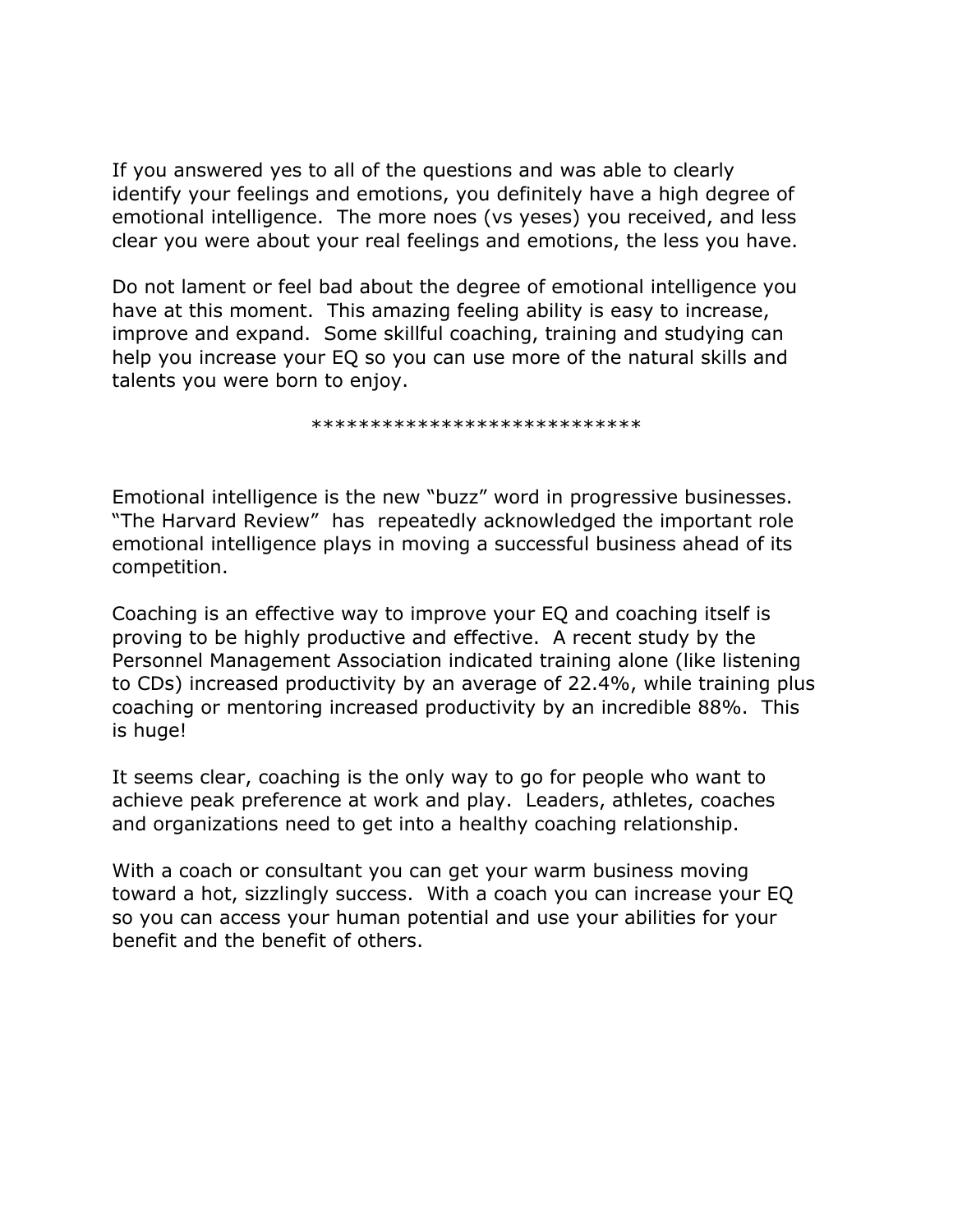Unfortunately, the traditional emotional intelligence tests used by most coaches place you in rigid categories. As far as I am concerned, as an emotional health expert and licensed psychologist with an active clinical practice for over 30 years, these tests are not reliable in terms of telling you the degree of emotional intelligence you actually possess.

In addition, these tests do absolutely nothing whatsoever to help you improve your emotional intelligence. These frequently used and expensive tests do not include body information and concrete data.

Body awareness, knowledge and information is the most essential ingredient you need to know if you want to develop more emotional intelligence. To increase your EQ you need to expand your awareness so it includes your body, your emotions and your feelings.

To be emotionally intelligent you need to know what your emotions are, what your feelings are and be able to express them. You need to know the difference between thoughts and feelings and be able to tell which one is controlling you in the moment.

You also need to know the difference between your conditioned responses, (which are reactions) and authentic emotions. To become more aware of this difference and your authentic feelings and emotions read or listen to, "Opening Your Heart- Your Emotional Guide to Self Esteem. Ebook, Tapes, CDs.

Emotional Intelligence, as two psychologists, Mayer and Salovey coined, and Daniel Goleman popularized, basically refers to the degree a person is not defensive. In this non defensive state a person is more self confident because they do not experience high levels of anxiety and therefore react with a conditioned response.

Without anxiety in your nervous system you can access and use more of your natural talents and skills. When you are able to relax, be open and self aware you are emotionally healthy. When you are in a non defensive state you function at your peak. When you are defensive you cannot achieve peak performance.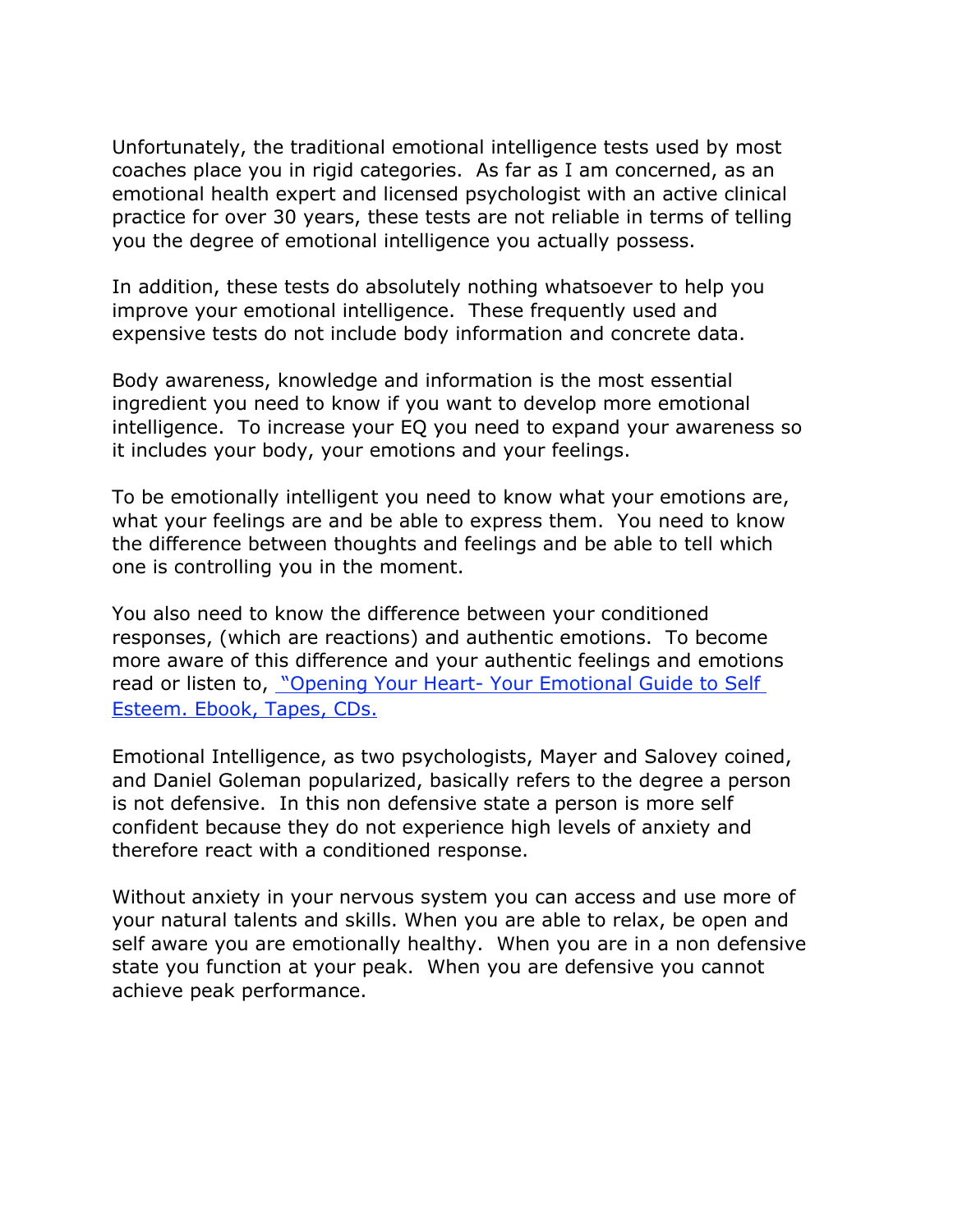When you are in your natural, flowing state you have authentic self esteem. With solid mind body self esteem, you are responsible and make good decisions. You automatically conduct yourself in ways that are more loving and helpful to others.

Emotionally intelligent people are known for being approachable and having good relationships with people. This is the reason they succeed in business and in life. They have access to their emotions, feelings and body so they can use more of their human potential.

Coaches in order to be successful helping clients achieve emotional intelligence must have a high degree of this feeling quality themselves.

Coaches who posses the qualities women have been exhibiting for many centuries will be your best coach for emotional health and emotional intelligence training.

It is exciting and uplifting to see the emotional strengths women bring to the table finally being acknowledged in businesses relationships.

To simplify, when you get anxiety out of your body, you become more emotionally intelligent. So the first step is to increase your body awareness and the second step is to learn to relax and reduce your anxiety level.

In order to reduce your anxiety you need to know the difference between real fear and maladaptive anxiety. To learn more about real fear and maladaptive anxiety read or listen to, "Opening Your Heart- Your Emotional Guide to Self Esteem.

When your body is relaxed, you literally "pick up," and "receive" concrete physical information. Knowing this valuable data is what makes you emotionally intelligent. You feel, sense and read data in your environment other people are not paying attention to, ignoring or denying.